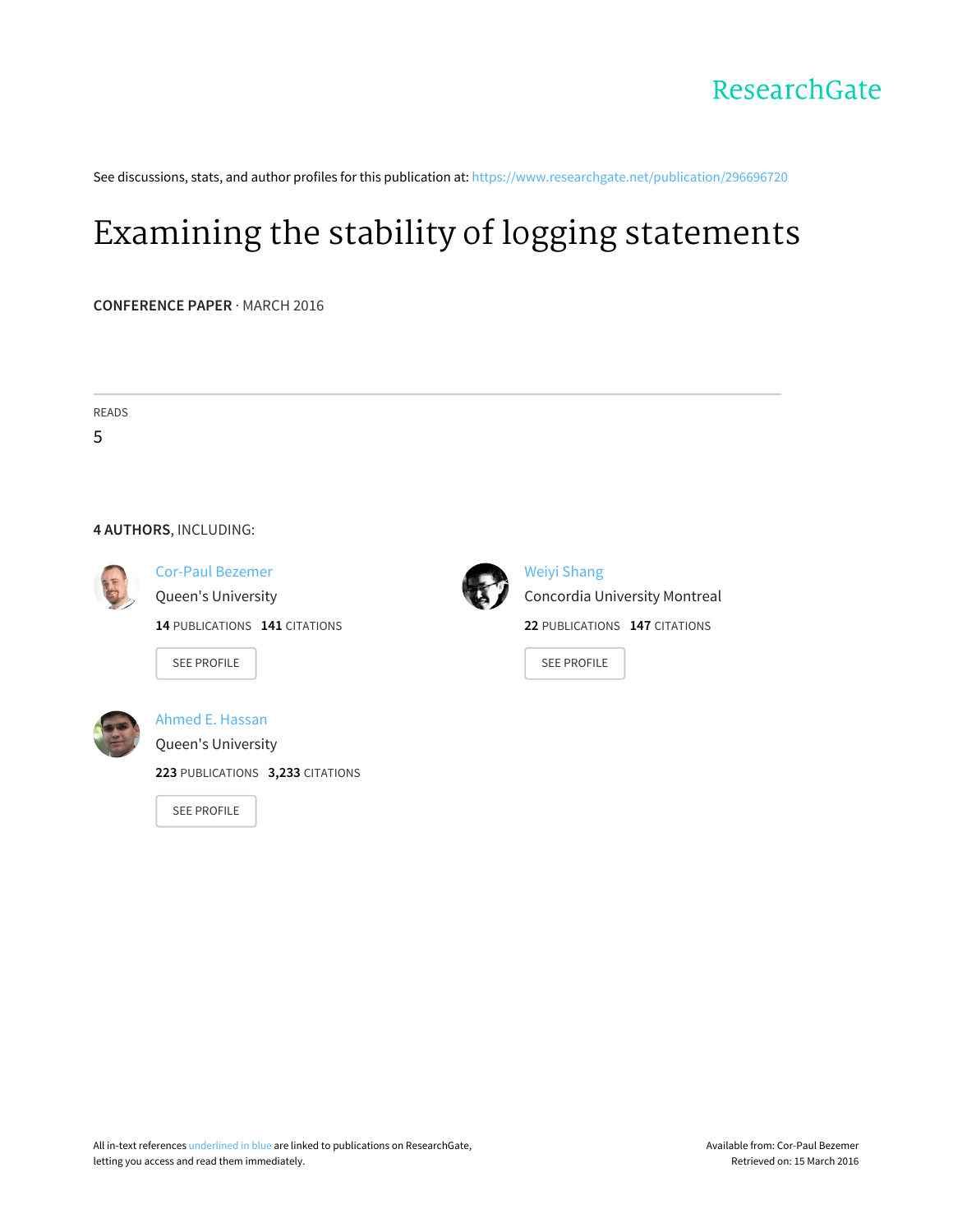# Examining the Stability of Logging Statements

Suhas Kabinna, Cor-Paul Bezemer and Ahmed E. Hassan

Software Analysis and Intelligence Lab (SAIL) Queen's University Kingston, Ontario Email:{kabinna, bezemer, ahmed}@cs.queensu.ca

*Abstract*—Logging statements produce logs that assist in understanding system behavior, monitoring choke-points and debugging. Prior research demonstrated the importance of logging statements in operating, understanding and improving software systems. The importance of logs has lead to a new market of log management and processing tools. However, logs are often unstable, i.e., the logging statements that generate logs are often changed without the consideration of other stakeholders, causing misleading results and failures of log processing tools. In order to proactively mitigate such issues that are caused by unstable logging statements, in this paper we empirically study the stability of logging statements in four open source applications namely: Liferay, ActiveMQ, Camel and CloudStack. We find that 20- 45% of the logging statements in our studied applications change throughout their lifetime. The median number of days between the introduction of a logging statement and the first change to that statement is between 1 and 17 in our studied applications. These numbers show that in order to reduce maintenance effort, developers of log processing tools must be careful when selecting the logging statements on which they will let their tools depend.

In this paper, we make an important first step towards assisting developers of log processing tools in determining whether a logging statement is likely to remain unchanged in the future. Using random forest classifiers, we examine which metrics are important for understanding whether a logging statement will change. We show that our classifiers achieve 83%-91% precision and 65%-85% recall in the four studied applications. We find that file ownership, developer experience, log density and SLOC are important metrics for determining whether a logging statement will change in the future. Developers can use this knowledge to build more robust log processing tools, by making those tools depend on logs that are generated by logging statements that are likely to remain unchanged.

#### I. INTRODUCTION

Developers use logging statements to yield useful information about the state of an application during its execution. Such information is collected into files (logs) and contains details which would otherwise be difficult to collect, such as the values of variables. Logs are used during various development activities such as fixing bugs [\[1,](https://www.researchgate.net/publication/221344724_Detecting_Large-Scale_System_Problems_by_Mining_Console_Logs?el=1_x_8&enrichId=rgreq-ff96aa87-877e-4080-8ec7-04803e7d87eb&enrichSource=Y292ZXJQYWdlOzI5NjY5NjcyMDtBUzozMzk5MDIyOTEwMzgyMTJAMTQ1ODA1MDQyOTUyMQ==) [2,](https://www.researchgate.net/publication/228705493_Mining_invariants_from_console_logs_for_system_problem_detection?el=1_x_8&enrichId=rgreq-ff96aa87-877e-4080-8ec7-04803e7d87eb&enrichSource=Y292ZXJQYWdlOzI5NjY5NjcyMDtBUzozMzk5MDIyOTEwMzgyMTJAMTQ1ODA1MDQyOTUyMQ==) [3\]](https://www.researchgate.net/publication/220765301_Execution_Anomaly_Detection_in_Distributed_Systems_through_Unstructured_Log_Analysis?el=1_x_8&enrichId=rgreq-ff96aa87-877e-4080-8ec7-04803e7d87eb&enrichSource=Y292ZXJQYWdlOzI5NjY5NjcyMDtBUzozMzk5MDIyOTEwMzgyMTJAMTQ1ODA1MDQyOTUyMQ==), analyzing load tests [\[4\]](https://www.researchgate.net/publication/261314436_Automatic_detection_of_performance_deviations_in_the_load_testing_of_Large_Scale_Systems?el=1_x_8&enrichId=rgreq-ff96aa87-877e-4080-8ec7-04803e7d87eb&enrichSource=Y292ZXJQYWdlOzI5NjY5NjcyMDtBUzozMzk5MDIyOTEwMzgyMTJAMTQ1ODA1MDQyOTUyMQ==), monitoring performance [\[5\]](https://www.researchgate.net/publication/220938683_Improving_Software_Diagnosability_via_Log_Enhancement?el=1_x_8&enrichId=rgreq-ff96aa87-877e-4080-8ec7-04803e7d87eb&enrichSource=Y292ZXJQYWdlOzI5NjY5NjcyMDtBUzozMzk5MDIyOTEwMzgyMTJAMTQ1ODA1MDQyOTUyMQ==) and transferring knowledge [\[6\]](https://www.researchgate.net/publication/221200488_An_Exploratory_Study_of_the_Evolution_of_Communicated_Information_about_the_Execution_of_Large_Software_Systems?el=1_x_8&enrichId=rgreq-ff96aa87-877e-4080-8ec7-04803e7d87eb&enrichSource=Y292ZXJQYWdlOzI5NjY5NjcyMDtBUzozMzk5MDIyOTEwMzgyMTJAMTQ1ODA1MDQyOTUyMQ==). Logging statements make use of logging libraries (e.g., Log4j [7]) or more archaic methods such as print statements. Every logging statement contains a textual part, which provides information about the context, a variable part providing context information about the event and a log Weiyi Shang

Department of Computer Science and Software Engineering Concordia University Montreal, Quebec Email: shang@encs.concordia.ca

LOG.info("Testing Connection to Host Id:" + host); level I text variable

Fig. 1: An example of a logging statement

level, which shows the verbosity of the logging statement. An example of a logging statement is shown in Figure 1.

The rich knowledge in logs has lead to the development of many log processing tools such as Splunk [8], Xpolog [9], Logstash [10] and research tools, such as Salsa [\[11\]](https://www.researchgate.net/publication/220851842_SALSA_Analyzing_Logs_as_StAte_Machines_1?el=1_x_8&enrichId=rgreq-ff96aa87-877e-4080-8ec7-04803e7d87eb&enrichSource=Y292ZXJQYWdlOzI5NjY5NjcyMDtBUzozMzk5MDIyOTEwMzgyMTJAMTQ1ODA1MDQyOTUyMQ==), Log Enhancer [\[5\]](https://www.researchgate.net/publication/220938683_Improving_Software_Diagnosability_via_Log_Enhancement?el=1_x_8&enrichId=rgreq-ff96aa87-877e-4080-8ec7-04803e7d87eb&enrichSource=Y292ZXJQYWdlOzI5NjY5NjcyMDtBUzozMzk5MDIyOTEwMzgyMTJAMTQ1ODA1MDQyOTUyMQ==) and Chukwa [12], that are designed to analyze logs as well as to improve logging statements. However, when logging statements are changed, the associated log processing tools may also need to be updated. For example, Figure 2 demonstrates a case in which a developer removes the elapsed time for an event. Removing information from a logging statement can affect log processing tools that rely on the removed information in order to monitor the health of the application. Prior research shows that 60% of the logging statements that generate output during system execution are changed [\[6\]](https://www.researchgate.net/publication/221200488_An_Exploratory_Study_of_the_Evolution_of_Communicated_Information_about_the_Execution_of_Large_Software_Systems?el=1_x_8&enrichId=rgreq-ff96aa87-877e-4080-8ec7-04803e7d87eb&enrichSource=Y292ZXJQYWdlOzI5NjY5NjcyMDtBUzozMzk5MDIyOTEwMzgyMTJAMTQ1ODA1MDQyOTUyMQ==). Such changes may affect the log processing tools that heavily depend on the logs that are generated by these logging statements.

Knowing whether a logging statement is likely to change in the future helps to reduce the effort that is required to maintain log processing tools. If a developer of a log processing tool knows that a logging statement is likely to change, the developer can opt not to depend on the logs that are generated by this logging statement. Instead, the developer can let the log processing tool depend on output generated by logging statements that are likely to remain unchanged. Depending on logging statements that remain unchanged will reduce the maintenance effort that is required for keeping the log processing tool consistent with the ever-changing logs [\[6,](https://www.researchgate.net/publication/221200488_An_Exploratory_Study_of_the_Evolution_of_Communicated_Information_about_the_Execution_of_Large_Software_Systems?el=1_x_8&enrichId=rgreq-ff96aa87-877e-4080-8ec7-04803e7d87eb&enrichSource=Y292ZXJQYWdlOzI5NjY5NjcyMDtBUzozMzk5MDIyOTEwMzgyMTJAMTQ1ODA1MDQyOTUyMQ==) 13].

To determine whether a logging statement will change in the future, we must understand which factors influence such a change. The following factors can influence whether a logging statement will change:

1) the content of the logging statement (i.e., number of variables, the log level, log text count),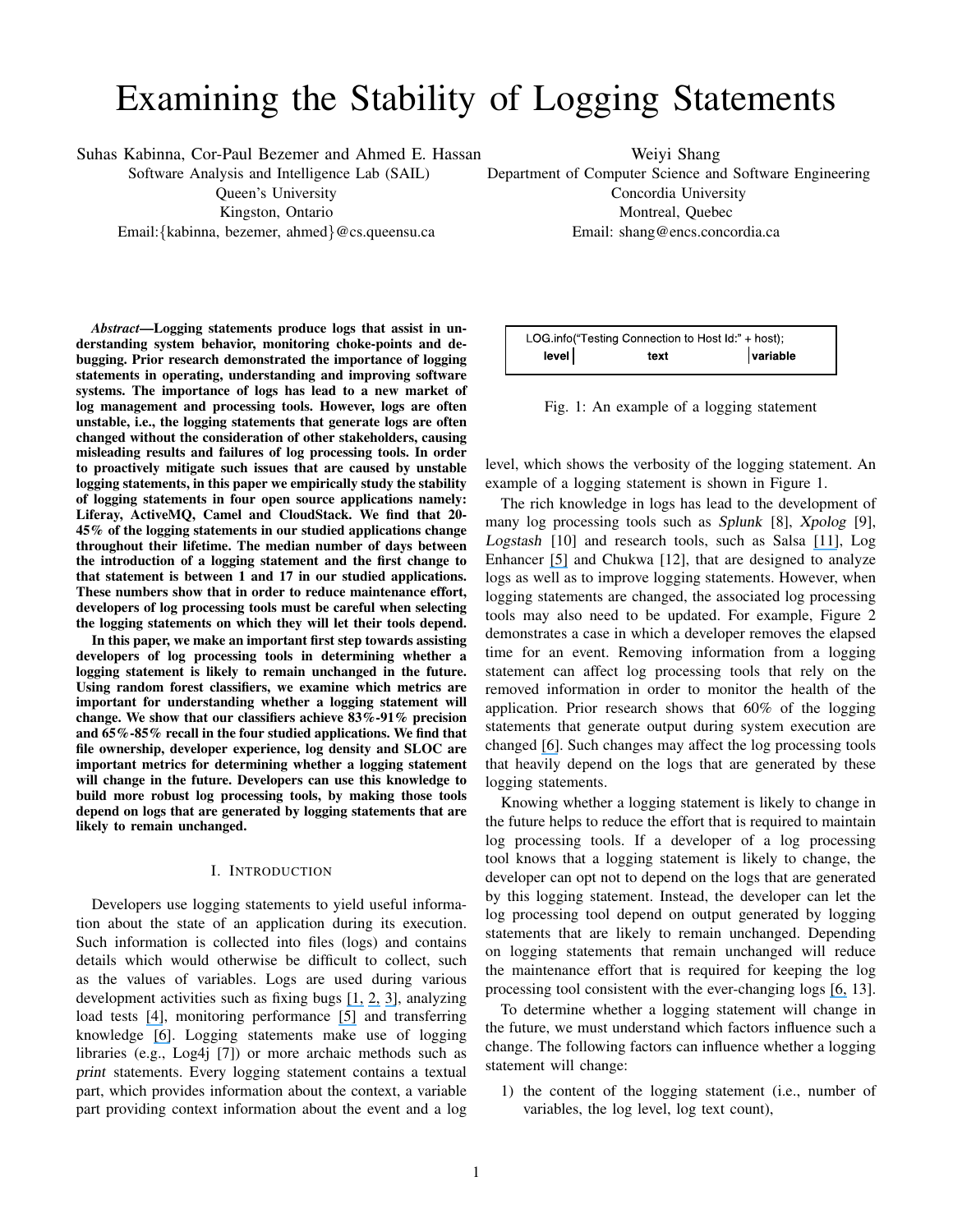



- 2) the context of the logging statement (i.e., where the statement resides in the source code and captures the code changes at the time of addition of logging statement.)
- 3) and the developer who added the logging statement into the source code

In this paper, we examine which of these factors influence the likelihood of a logging statement changing. First, we present a preliminary study which was done to get a better understanding of the changes made to logging statements in the four studied open source applications namely ActiveMQ, Camel, Cloudstack and Liferay. Our preliminary study finds that 20%- 45% of the logging statements are changed at least once during their lifetime in the studied applications. Therefore, developers of log processing tools have to carefully select the logging statements on which to depend.

Second, we examine the factors that influence the likelihood of a logging statement changing using a random forest classifier. This classifier uses measures that quantify the three abovementioned factors to determine the likelihood of a logging statement changing. The most important observations in this paper are:

- 1) We model whether a logging statement will change in the future using a *random forest* classifier with 83%- 91% precision and 65%-85% recall.
- 2) Logging statements that are added by highly experienced developers and very new developers are less likely to be changed. We find that in three of the studied applications the top three developers add more than 60% of the logging statements and 70% of the logging statements that are added by the top three developers remain unchanged.
- 3) Logging statements added by developers who have little ownership on the file that contains the logging statements have a higher likelihood of being changed. We find that 27%-67% of all log changes, are done on logging statements added by developers who own less than 20% of the file.
- 4) Large files (i.e., files with SLOC that is  $2 \times -3 \times$  the median SLOC) with a low log density are more likely to have changes to their logging statements than well logged files.

The above findings help in determining the likelihood a logging statement changing. Developer of log processing tools can use our results to be more selective in picking logging statements which are less likely to be changed in their log processing tools.

The remainder of this paper is organized as follows. Section II presents the preliminary analysis that motivates our study. Section III describes the random forest classifier and the analysis results. Section IV describes prior research that is related to our work. Section V discusses the threats to validity. Finally, Section VI concludes the paper.

# II. PRELIMINARY ANALYSIS

In this paper we study the changes that are made to logging statements in open source applications. The goal of our study is to present a classifier for determining whether a logging statement is likely to change in the future. This classifier can assist developers of log processing tools in determining on which logging statements they want their tool to depend. First, we perform a preliminary analysis, in which we examine how often logging statements change, to motivate our work. In this section, we present our process for selecting the applications that we studied and present the results of our preliminary analysis of the four studied applications.

# *A. Studied Applications*

We selected our studied applications based on the following three criteria:

- Usage of logging statements. The applications must make extensive use of logging statements in their source code.
- **Application activity.** The applications must have a mature development history (i.e., more than 10,000 commits).
- Technology used. To simplify the implementation of our study, we opted to only select applications that are written in Java and are available through a Git repository.

To select applications that match these criteria, we first selected all Java applications from the list of Apache Foundation Git repositories<sup>1</sup> that have more than  $10,000$  commits. Next, we counted the number of logging statements in all  $\star$ , java files in a repository using the grep command in Listing 1.

| $1$ grep $-icR$                                                                                                                                       |  |
|-------------------------------------------------------------------------------------------------------------------------------------------------------|--|
| $2 \mid " \setminus (log.* \setminus) \setminus . \setminus ( info \setminus  trace \setminus  decay \setminus  error \setminus  warm \setminus)$ (". |  |
| 3   grep "\.java"                                                                                                                                     |  |

Listing 1: Counting logging statements

Listing 1 counts the occurrences in Java files of invocations of a logging library (e.g., log or \_logger) followed by the specification of a log level. We sum the occurrences in all files of an application to get the total number of logging statements shown in Table I.

We select the four applications (ActiveMQ, Camel, Cloudstack and Liferay) with the highest number of logging statements for further analysis. Active  $MQ^2$  is an open source

<sup>1</sup>https://git.apache.org/

<sup>2</sup>http://activemq.apache.org/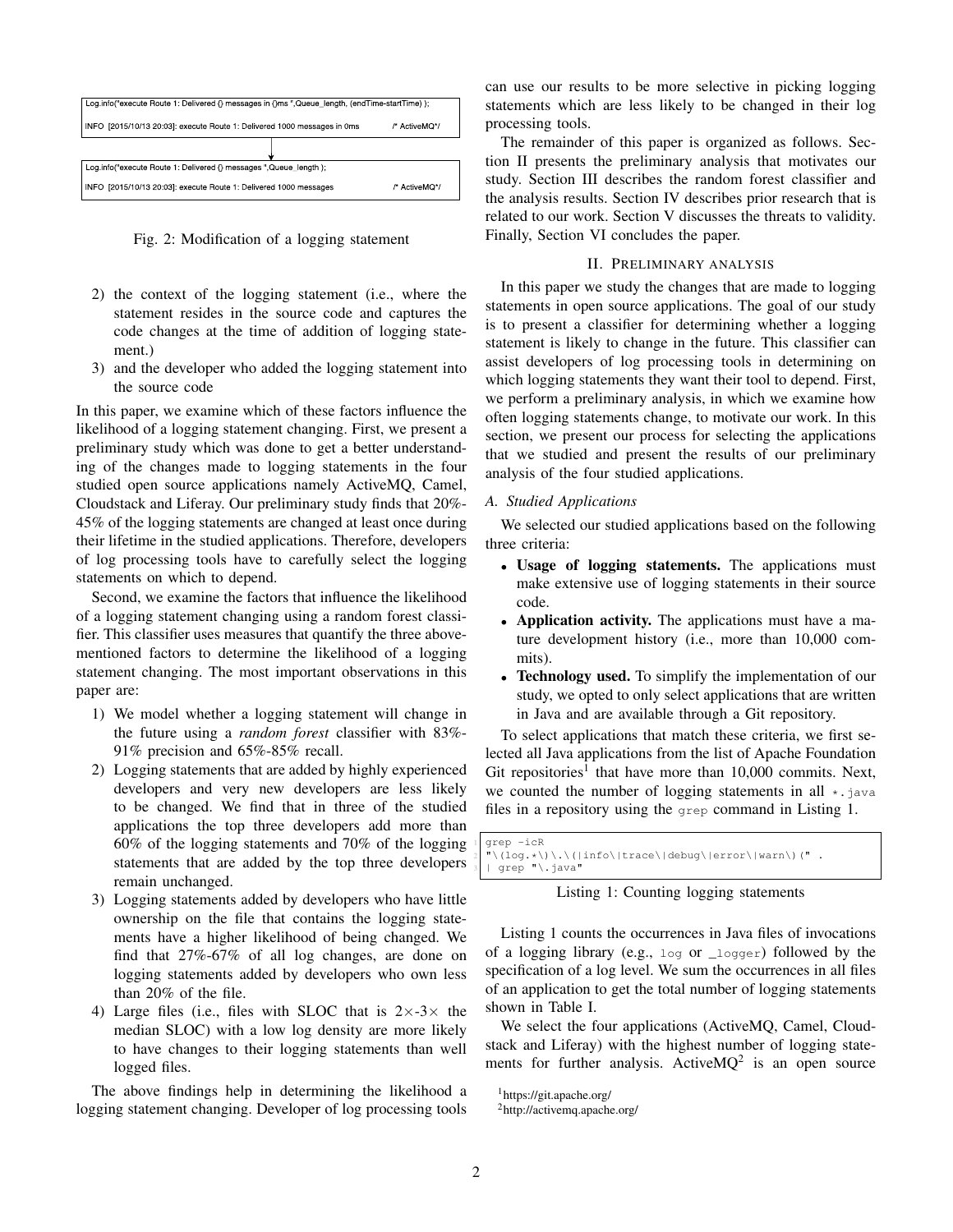

Fig. 3: Overview of the data extraction and empirical study approach

✄  $\overline{a}$ 

TABLE I: An overview of the studied applications (all metrics calculated using the latest HEAD of the repository)

|                                 |      |                 | <b>ActiveMO Camel CloudStack Liferav</b> |                |
|---------------------------------|------|-----------------|------------------------------------------|----------------|
| # of logging statements         | 5.1K | 6.1K            | 9.6K                                     | 1.8K           |
| # of commits                    | 11K  | 21 <sub>K</sub> | 29K                                      | 143K           |
| # of years in repository        | 8    | 8               | 4                                        | $\overline{4}$ |
| # of contributors               | 41   | 151             | 204                                      | 351            |
| # of added lines of code        | 261K | 505K            | 1.09M                                    | 3.9M           |
| # of deleted lines of code      | 114K | 174K            | 750K                                     | 2.8M           |
| # of added logging statements   | 4.5K | 5.1K            | 24K                                      | 10.4K          |
| # of deleted logging statements | 2.3K | 2.4K            | 17K                                      | 8.1K           |
| % of logging-related changes    | 1.8% | 1.1%            | 2.3%                                     | 0.3%           |

message broker and integration patterns server. Camel<sup>3</sup> is an open source integration platform based on enterprise integration patterns. CloudStack<sup>4</sup> is an open source application that is designed to deploy and manage large networks of virtual machines. Liferay<sup>5</sup> is an open source platform for building websites and web portals. Table I presents an overview of the studied applications.

#### *B. Data Extraction Approach*

The data extraction approach from the four studied applications consists of three steps, which are explained further in this section:

- 1) We clone the Git repository of each studied application in order to extract the change history of each file.
- 2) We identify the logging statements in the repository.
- 3) We track the changes that are made to each logging statement across commits.

We use R [14] to perform our preliminary analysis. Figure 3 shows a general overview of our approach and we detail below each of the aforementioned steps.

*B.1. Extracting the Change History of Java Files:* To examine the changes that are made to logging statements, we must first obtain a complete history of each Java file in the latest version of the main branch. We collect all the Java files in the four studied application and we use their Git repositories to obtain all the changes that are made to the files. We use Git's *follow* option to track a file even when it is renamed or relocated. We include only the changes to logging statements that are made in the main branch as other logging statements are unlikely to affect log processing tools.

*B.2. Identifying Logging Statements:* From the extracted change history of each Java file, we identify all the logging statements. First, we manually examine the documentation of each studied application to identify the logging library that is used to generate the logs. We find that the studied applications use Log4j [15], *Slf4j*<sup>6</sup> and *logback*<sup>7</sup> . Using this information, we manually identify the common method invocations that invoke the logging library. For example, in ActiveMQ and Camel, a logging library is invoked by a method named *LOG* as shown below.

*LOG.debug("Exception detail", exception);*

As an application can use multiple logging libraries throughout its lifetime, we use regular expressions to search for all the common log invocation patterns (i.e., *LOG, log, logger, LOGGER, Log*). We identify every successful match of this regular expression that is followed by a log level (*info, trace, debug, error, warn*) as a logging statement.

Ì. Į.

We find that applications can migrate from one logging library to another during development. However such changes do not affect the log processing tools as only the log invocation patterns are changed. Hence, we exclude those logging statements changes which only have log invocation changes from our analysis.

*B.3. Tracking Changes to Logging Statements:* After identifying all the logging statements, we track the changes made to these statements after their introduction. We extract the change information from the Git commits, which show a *diff* of added and removed code. To distinguish between a change in which a new logging statement is added and a change to an existing logging statement, we must track the changes made to a logging statement starting from the first commit. Because there may be multiple changes to logging statements in a commit, we must decide to which existing logging statement a change maps.

<sup>3</sup>http://camel.apache.org/

<sup>4</sup>https://cloudstack.apache.org/

<sup>5</sup>http://www.liferay.com/

<sup>6</sup>http://www.slf4j.org/

<sup>7</sup>http://logback.qos.ch/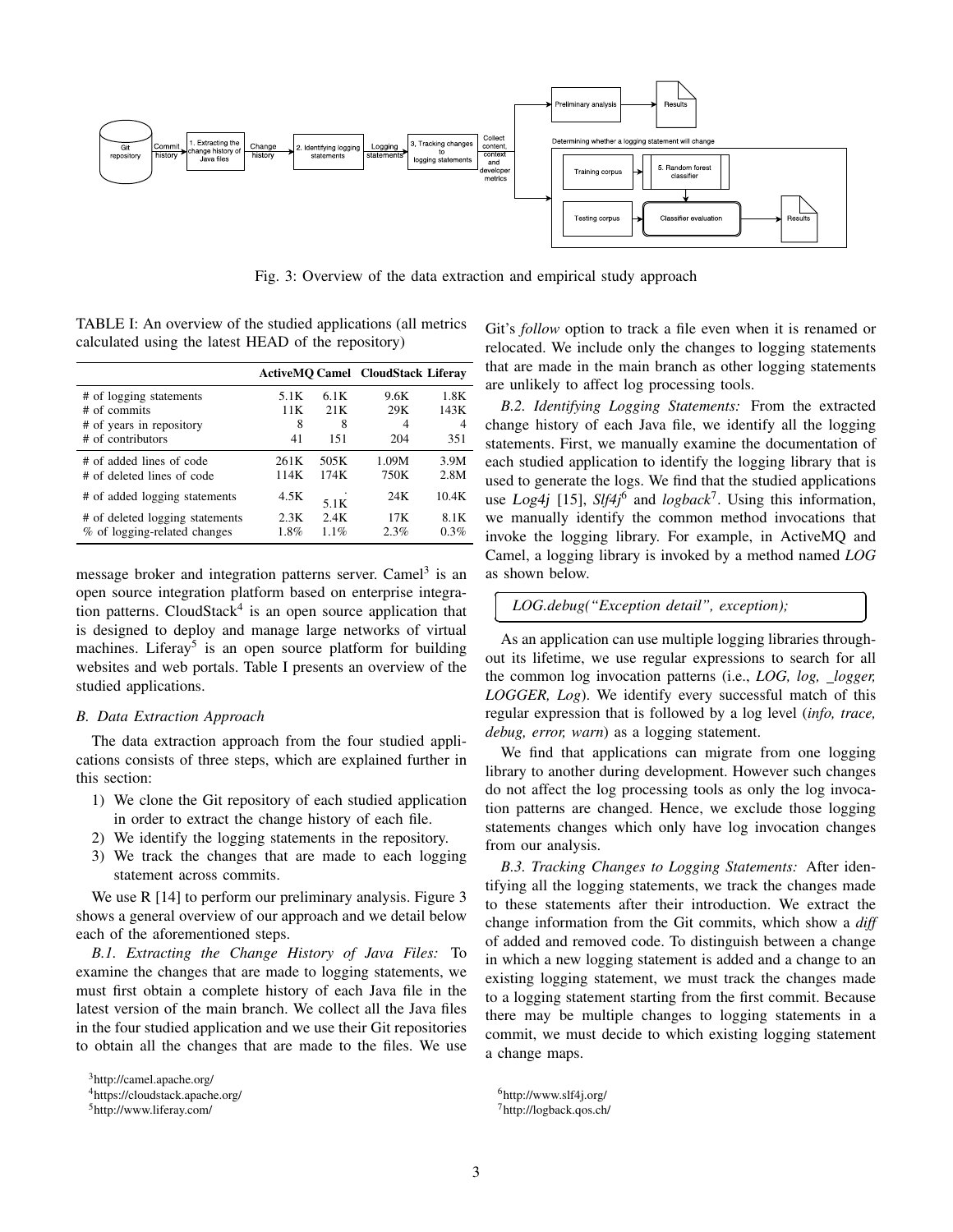| $1 \vert -$ | LOG.debuq("Call: " +method.qetName()+ " " + callTime);                              |
|-------------|-------------------------------------------------------------------------------------|
| $2 +$       | LOG.debug("Call: " +method.getName()+ " took "+ callTime + "ms"); // (Statement al) |
| $3 +$       | LOG.debug("Call: " +method.setName()+ " took "+ callTime + "ms"); // (Statement a2) |

Listing 2: Selecting the best matching logging statement



Fig. 4: Number of commits before an added logging statement is changed in the studied applications (Cloudstack has outliers which are not shown due to their large numbers)

We first collect all the logging statements in the initial commit as the initial set of logging statements. Then, we analyze the next commit to find changes to logging statements until we reach the latest commit in the repository. To distinguish between added, deleted and changed logging statements and to map the change to an existing logging statement, we use the Levenshtein ratio [16].

We use the Levenshtein ratio instead of string comparison, because the Levenshtein ratio quantifies the difference between the strings on a continuous scale between 0 and 1 (the more similar the strings are, the closer the ratio approaches 1). This continuous scale is necessary to decide between multiple logging statements which can have a similar match to a change. Selecting the best matching logging statement is demonstrated by the example in Listing 2. In this example, there are two changes made to logging statements: one change and one addition.

To identify the change to logging statements, we calculate the Levenshtein ratio between each deleted and all the added logging statements and select the pair which has the highest Levenshtein ratio. This calculation is done iteratively to find all the changes within a commit. In our example, we find that the Levenshtein ratio between the deleted statement and statement *a1* is 0.86 and between the deleted statement and statement *a2* 0.76. Hence, we consider *a1* as a change. If there are no more deleted logging statements, *a2* is considered a newly added instead of a changed logging statement.

We extend the initial set of logging statements with every newly added logging statement. As we do not have change information for logging statements which are added near the end of the lifetime of the repository, we exclude these logging statements from our analysis. We find that in the studied applications, the maximum number of commits between the addition of a logging statement and its first change is 390, as



Fig. 5: Number of days before an added logging statement is changed in the studied applications

shown in Figure 4 (we exclude 110 outliers from Cloudstack to make the graph more readable). We exclude all logs added to the application 390 commits before the last commit.

#### *C. Results* .<br>r

✂

*20%-45% of the logging statements in the studied applications are changed. The median number of days between the addition of a logging statement and its first change is between 1 and 17.*

Ì.

Į.

We observe that 28%, 35.2%, 44,6% and 21.2% of the logging statements are changed in ActiveMQ, Camel, Cloudstack and Liferay respectively, during their lifetime. The observed values show that logging statements change extensively throughout the lifetime of an application, which can affect the log processing tools.

From Figure 5, we observe that 75% of the changes to logging statements are done within 145 days after the log is added. In fact, the largest median number of days between the addition of a logging statement and its first change is 17 in our studied applications. This number shows that, all too often, the changes to logging statements happen in a short time after the logging statement being added. Hence, it is important for developers of log processing tools to not depend on logging statements that are likely to change, as this dependency will require additional maintenance within a short time.

#### III. DETERMINING THE LIKELIHOOD THAT A LOGGING STATEMENT WILL CHANGE IN THE FUTURE

In our preliminary analysis, we find that 25-45% of the logging statements are changed in our studied applications. These logging statement changes affect the log processing tools that depend on the logs that are generated by these statements, forcing developers to spend more time on maintenance of their tools. By analyzing the metrics which can influence the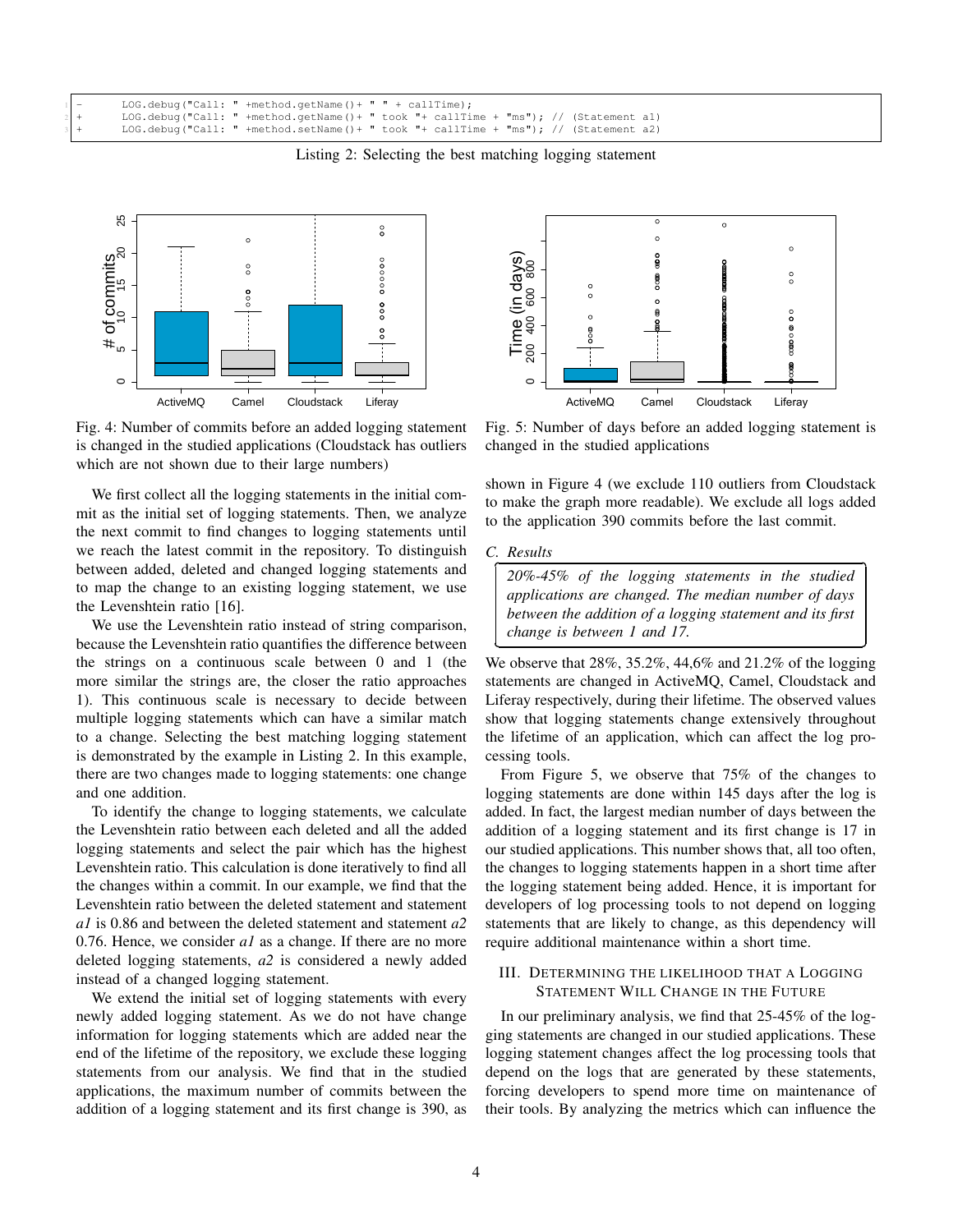

Fig. 6: Hierarchical clustering of variables according to Spearmans  $\rho$  in ActiveMO

likelihood that a logging statement will change, developers of log processing tools can reduce the effort spent on maintaining their tools, by letting their tool depend on logging statements that are likely to remain unchanged. In this section, we train a random forest classifier for determining the likelihood that a logging statement will change in the future. We then evaluate the performance of our random forest classifier and use the classifier to understand which metrics increase the likelihood of a change to a logging statement.

#### *A. Approach*

.

We use metrics that measure the context, the content and the developers of the logging statements to train the random forest classifier. Context metrics measure the file context and the code changes at the time of adding a logging statement. Content metrics collect information about the logging statement. Developer metrics collect information about the developer who added the logging statement. Table II defines each collected metric and the rationale behind our choice of each metric. We use the Git repository to extract the context, content and developer metrics for the studied applications.

We build a random forest classifier [17] to determine the likelihood whether a logging statement will change in our studied applications. We use random forest classifier as it is one of the best learning algorithms when compared to SVM's, boosted trees, bayes or logistic regressions [18]. A random forest is a collection of decision trees in which the produced classification of all trees are combined to form a global classification. In our classifier, the context, content and developer metrics are the explanatory variables and the dependent class variable is a boolean variable that represents whether the logging statement ever changed or not (i.e., '0' for not changed and '1' for changed).

Figure 7 provides an overview of the construction steps (C1 and C2) for building a random forest classifier and steps (A1 to A3) for analyzing the results. We use the statistical tool R to model and analyze our data using the *RandomForest* package

# *Step C1 - Removing Correlated and Redundant Metrics*

Correlation analysis is necessary to remove the highly correlated metrics from our dataset [21]. Correlated metrics can lead to incorrect determination of importance in the random forest classifier, as small changes to one correlated metric can affect the values of the other correlated metrics, causing large changes on the importance variable.

We use the Spearman rank correlation [22] to find correlated metrics in our data. Spearman rank correlation assesses how well two metrics can be described by a monotonic function. We use Spearman rank correlation instead of Pearson [23] because Spearman is resilient to data that is not normally distributed. We use the function *varclus* in R to perform the correlation analysis.

Figure 6 shows the hierarchically clustered Spearman  $\rho$ values in the ActiveMQ. The solid horizontal lines indicate the correlation value of the two metrics that are connected by the vertical branches that descend from it. We include one metric from the sub-hierarchies which have correlation  $|\rho| > 0.75$ . The dotted blue line indicates our cutoff value ( $|\rho| = 0.75$ ). We use cutoff value of ( $|\rho| = 0.75$ ) as it represents highly correlated metrics as shown by prior research [24].

We find that *total revision count* is highly correlated with *code churn in commit*, *log churn in commit*, because a file with more commits has higher chance of having a large commit with log changes, than a file with less commits. We exclude *total revision count* and *log churn in commit* and retain *code churn in commit* as it is a simpler metric to compute. Similarly, we also find that *Developer Experience* is highly correlated with *Logging Experience*. We retain *Developer Experice* as it provides more information about the developers introducing logs and is the simpler metric to compute.

Correlation analysis does not indicate redundant metrics, i.e, metrics that can be explained by a combination of other explanatory metrics. The redundant metrics can interfere with the one another and the relation between the explanatory and dependent metrics is distorted. We perform redundancy analysis to remove such metrics. We use the redun function that is provided in the rms package to perform the redundancy analysis. We find after removing the correlated metrics, that there are no redundant metrics.

# *Step C2 - Random Forest Generation*

After we eliminate the correlated metrics from our datasets, we construct the random forest classifier. Random forest is a black-box ensemble classifier, which operates by constructing a multitude of decision trees on the training set and uses this to classify the testing set. From a training set of  $m$  logging statements a random sample of *n* components is selected with replacement [25] and using the *randomForest* package in R, a random forest classifier is generated.

# *Step A1 - Model Validation*

After we build the random forest classifier, we evaluate the performance of our classifier using precision, recall, F-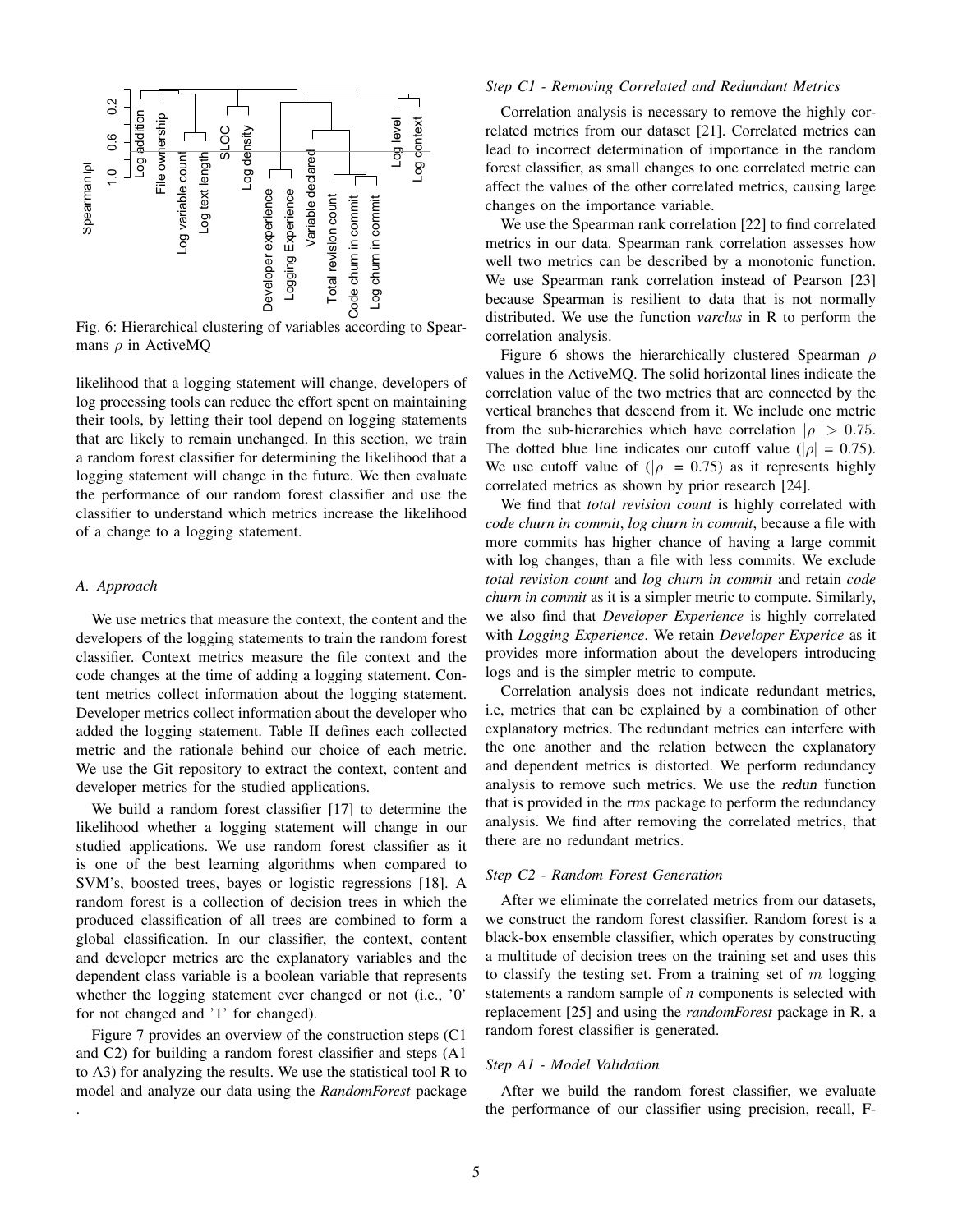|                        |                      |             | TABLE II: The investigated metrics in our classifier                                                                                                                                                                                                                                                                                                                                                                                                       |
|------------------------|----------------------|-------------|------------------------------------------------------------------------------------------------------------------------------------------------------------------------------------------------------------------------------------------------------------------------------------------------------------------------------------------------------------------------------------------------------------------------------------------------------------|
| Dimension              | Metrics              | Values      | Definition $(d)$ – Rationale $(r)$                                                                                                                                                                                                                                                                                                                                                                                                                         |
| <b>Context Metrics</b> | Total revision count | Numerical   | d: Total number of commits made to the file before the logging statement is<br>added. This value is 0 for logging statements added in the initial commit of<br>the project but not for logging statements added over time.<br>r: Logging statements present in a file which is often changed, have a higher<br>likelihood of being changed [19]. Hence, the more prior commits to a file,<br>the higher the likelihood of a change to a logging statement. |
|                        | Code churn in commit | Numerical   | d: The code churn of the commit in which a logging statement is added.<br>r: The likelihood of change of logging statements that are added during<br>large code changes, such as feature addition, can be different from that of<br>logging statements added during bug fixes which have less code changes.                                                                                                                                                |
|                        | Variables declared   | Numerical   | d: The number of variables which are declared before the logging statement<br>in that function.<br>r: When a large number of variables are declared, there is a higher chance<br>that any of the variables will be added to or removed from a logging<br>statement afterwards.                                                                                                                                                                             |
|                        | <b>SLOC</b>          | Numerical   | d: The source lines of code in the file.<br>r: Large files have more functionality and are more prone to changes [20]<br>and changes to logging statements [15, 19].                                                                                                                                                                                                                                                                                       |
|                        | Log context          | Categorical | d: The block in which a logging statement is added i.e., if, if-else, try-catch,<br>exception, throw, new function.<br>r: The stability of logging statements used in logical branching and assertion<br>checks, i.e., if-else blocks, may be different from the logging statements in<br>try-catch, exception blocks.                                                                                                                                     |
| Developer Metrics      | File ownership       | Numerical   | d: Percentage of the file written by the developer who added the logging<br>statement.<br>r: The owner of the file is more likely to add stable logging statements than<br>developers who have not edited the file before.                                                                                                                                                                                                                                 |
|                        | Developer experience | Numerical   | d: The number of commits the developer has made prior to this commit.<br>r: More experienced developers may add more stable logging statements<br>than a new developer who has less knowledge of the code.                                                                                                                                                                                                                                                 |
|                        | Logging Experience   | Numerical   | d: The number of logging statements modified by the developer prior to the<br>addition of this log.<br>r: Developers who have modified more logging statements may add more<br>stable logging statements than developers who have less knowledge about<br>logging statements.                                                                                                                                                                              |
| <b>Content Metrics</b> | Log addition         | Boolean     | d: Check if the logging statement is added to the file after creation or it was<br>added when file was created.<br>r: Newly added logging statements may be more likely to be changed than<br>logging statements that exist since the creation of the file.                                                                                                                                                                                                |
|                        | Log variable count   | Numerical   | d: Number of logged variables.<br>r: Over 62% of logging statement changes add new variables [19]. Hence,<br>fewer variables in the initial logging statement might result in addition of<br>new variables later.                                                                                                                                                                                                                                          |
|                        | Log density          | Numerical   | d: Ratio of the number of logging statements to the source code lines in the<br>file.<br>r: Files that are well logged (i.e., with higher log density) may not need<br>additional logging statements and are less likely to be changed.                                                                                                                                                                                                                    |
|                        | Log level            | Categorical | d: The level (verbosity) of the added logging statement, i.e., <i>info,error</i> ,<br>warn, debug, trace and trace.<br>r: Research has shown that developers spend significant amount of time in<br>adjusting the verbosity of logging statements [19]. Hence, the verbosity<br>level of a logging statement may affect its stability.                                                                                                                     |
|                        | Log text count       | Numerical   | d: Number of text phrases logged. We count all text present between a pair<br>of quotes as one phrase.<br>r: Over 45% of logging statements have modifications to static context [19].<br>Logging statements with fewer phrases might be subject to changes later to<br>provide a better explanation.                                                                                                                                                      |
|                        | Log churn in commit  | Numerical   | d: The number of logging statements changed in the commit.<br>r: Logging statements can be added as part of a specific change or part of a<br>larger change.                                                                                                                                                                                                                                                                                               |

| TABLE II: The investigated metrics in our classifier |  |  |  |
|------------------------------------------------------|--|--|--|
|                                                      |  |  |  |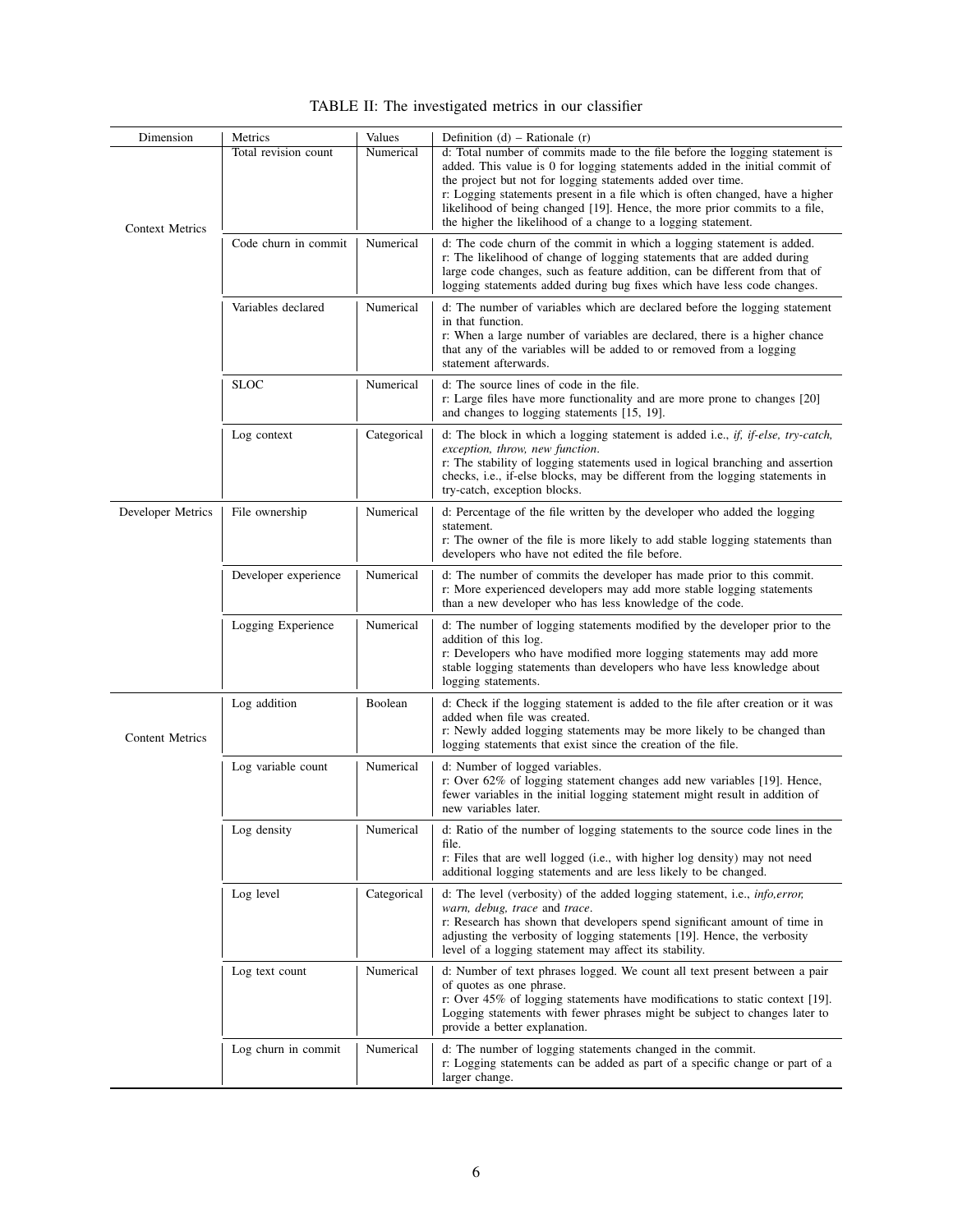

Fig. 7: Overview of random forest classifier construction (C), analysis (A) and flow of data in random forest generation

measure, AUC and Brier Score. These measures are functions of the confusion matrix and are explained below.

Precision (P) measures the correctness of our classifier in predicting which logging statement will change in the future. Precision is defined as the number of logging statements which were correctly classified as changed over all logging statements classified to have changed as explained in Equation 1.

$$
P = \frac{TP}{TP + FP} \tag{1}
$$

Recall (R) measures the completeness of our classifier. A classifier is said to be complete if the classifier can correctly determine all the logging statements which will get changed in our dataset. Recall is defined as the number of logging statements which were correctly classified as changed over the number of logging statements which actually change as explained in Equation 2.

$$
R = \frac{TP}{TP + FN} \tag{2}
$$

 $F_1$ -Score also known as F-measure [26], is the harmonic mean of precision and recall, combining the inversely related measure into a single descriptive statistic as shown in Equation 3 [27].

$$
F = \frac{2 \times P \times R}{P + R} \tag{3}
$$

Area Under Curve (AUC) is used to measure the overall ability of the classifier to determine changed and unchanged logging statements. AUC is the area below the curve plotting the true positive rate against the false positive rate. The value of AUC ranges between 0.5 (worst) for random guessing and 1 (best) where 1 means that our classifier can correctly determine every logging statement as changed or unchanged. We calculate AUC using the *roc.curve* function from the *pROC* package in R.

Brier score (BS) is a measure of the accuracy of the classifications of our classifier [28]. The Brier score explains how well the classifier performs compared to random guessing as explained in Equation 4, where  $P_n$  is the probability of whether a logging statement will change and  $O_n$  is the boolean that shows whether the statement actually changed. A perfect classifier will have a Brier score of 0, a perfect misfit classifier will have a Brier score of 1 (predicts probability of log change when log is not changed). When there is an equal distribution of logging statements being changed and un-changed, the Brier score reaches the value of 0.25 for random guessing (i.e., 50%) chances that log is un-changed).

$$
BS = \sum_{n=1}^{M} (P_n - O_n)^2
$$
 (4)

*Optimism:* The previously-described performance measures may overestimate the performance of the classifier due to overfitting. To account for the overfitting in our classifier, we use the optimism measure, as used by prior research [25]. The optimism of the performance measures is calculated as follows:

- 1) From the original dataset with m records, we select a bootstrap sample with n records with replacement.
- 2) Build random forest as described in (C2) using the bootstrap sample.
- 3) Apply the classifier built from the bootstrap sample on both the bootstrap and original data sample, calculating precision, recall, F-measure and Brier score for both the data samples.
- 4) Calculate optimism by subtracting the performance measures of the bootstrap sample from the original sample.

The above process is repeated 1,000 times and the average (mean) optimism is calculated. Finally, we calculate optimism-reduced performance measures for precision, recall, F-measure, AUC and Brier score by subtracting the averaged optimism of each measure, from their corresponding original measure. The smaller the optimism values, the less the chances that the original classifier overfits the data.

# *Step A2 - Identifying Important Metrics*

To find the importance of each metric in a random forest classifier, we use a permutation test [29]. In this test, the classifier built using the bootstrap data (i.e., two thirds of the original data) is applied to the test data (i.e., remaining one third of the original data). Then, the values of the  $X_i$ <sup>th</sup> metric of which we want to find importance for, are randomly permuted in the test dataset and the precision of the classifier is recomputed. The decrease in precision as a result of this permutation is averaged over all trees, and is used as a measure of the importance of the  $X_i$ <sup>th</sup> metric in the random forest.

We use the *importance* function defined in *RandomForest* package of R, to calculate the importance of each metric. We call the *importance* function every time during the bootstrap-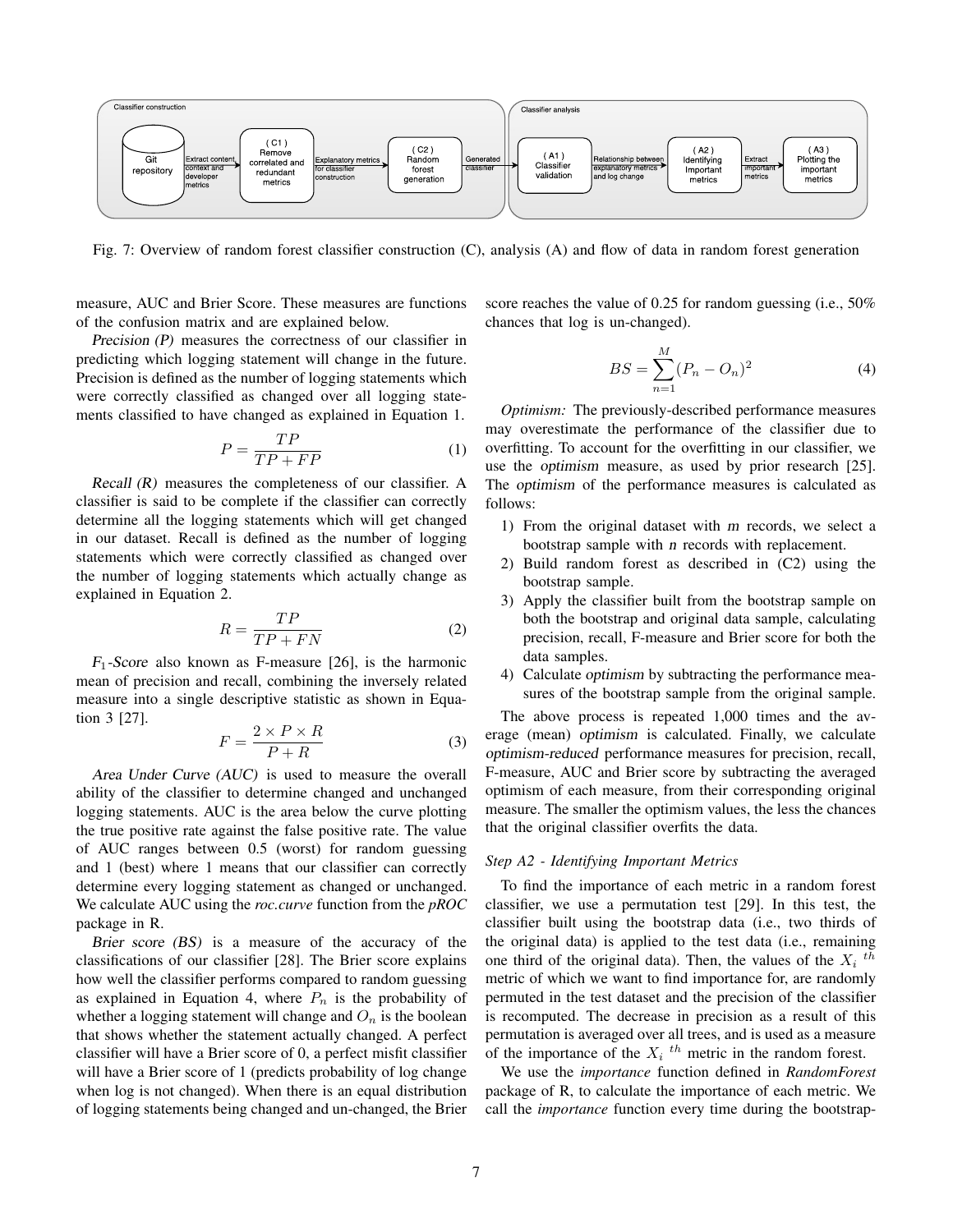

Fig. 8: The optimism reduced performance measures of the four applications

ping process to obtain 1,000 importance scores for each metric in our dataset.

As we obtain 1,000 data sets for each metric from the bootstrapping process, we use the Scott-Knott Effect size clustering (SK-ESD) to group the metric based on their effect size [30]. Such an approach groups metrics based on their importance in predicting the likelihood of logging statement changes. The SK-ESD algorithm uses effect sizes that are calculated using *Cohen's* delta [31], to merge any two statistically indistinguishable groups. We use the *SK.ESD* function in the *ScottKnottESD* package of R and set the effect size threshold parameter to negligible, (i.e.,  $< 0.2$ ) to cluster the two metrics into the same groups.

# *Step A3 - Plotting the Important Metrics*

To understand the effect of each metric in our random forest classifier, it is necessary to plot the predicted probabilities of a change to a logging statement against the metrics. By plotting the predicted probabilities of a change to a logging statement, we obtain a clearer picture of how the random forest classifier uses the important metrics to determine the likelihood that a logging statement changes.

Using the *randomForest* package in R, we build a classifier as explained in C2, and we use the *predict* function in *R*, to calculate the probabilities of a change to a logging statement. We plot each predicted probability against the value of the metric, to understand how changes in the metric values affect the probability of a change to a logging statement.

#### *B. Results* ✄

✂

*The random forest classifier achieves 0.83-0.91 precision, 0.65-0.85 recall and outperforms random guessing for our studied applications.*

Figure 8 shows the optimism-reduced values of precision, *recall*, *F-measure AUC* and *Brier score* for each studied application. The classifier achieves an AUC of 0.94-0.95.

The Brier scores for ActiveMQ, Camel, Cloudstack and Liferay are 0.061, 0.060, 0.051 and 0.042, respectively. Using Equation 4, we find that for intuitive prediction based on the

TABLE III: The most important metrics, divided into homogeneous groups by Scott-Knott Effect Size clustering

|              | <b>ActiveMO</b>            |                                |   | Camel                      |                   |
|--------------|----------------------------|--------------------------------|---|----------------------------|-------------------|
|              | <b>Rank Factors</b>        | <b>Importance Rank Factors</b> |   |                            | <b>Importance</b> |
| $\mathbf{1}$ | Developer experience 0.246 |                                |   | Developer experience 0.272 |                   |
| 2            | Ownership of file          | 0.175                          | 2 | Ownership of file          | 0.151             |
| 3            | Log density                | 0.163                          | 3 | Log level                  | 0.138             |
| 4            | Log variable count         | 0.101                          | 4 | <b>SLOC</b>                | 0.112             |
| 5            | Log level                  | 0.063                          | 5 | Log addition               | 0.090             |
| 6            | Variable declared          | 0.048                          |   | Log density                | 0.088             |
| 7            | Log context                | 0.069                          | 6 | Log variable count         | 0.063             |
| 8            | Log text length            | 0.022                          | 7 | Log context                | 0.052             |
|              |                            |                                | 8 | Variable declared          | 0.051             |
|              | <b>CloudStack</b>          |                                |   | Liferay                    |                   |
|              | <b>Rank Factors</b>        | <b>Importance Rank Factors</b> |   |                            | Importance        |
| 1            | Log density                | 0.224                          | 1 | Log density                | 0.192             |
| 2            | Ownership of file          | 0.215                          |   | Developer experience 0.195 |                   |
| 3            | SLOC.                      | 0.192                          | 2 | Ownership of file          | 0.190             |
| 4            | Developer experience 0.182 |                                |   | <b>SLOC</b>                | 0.188             |
| 5            | Log text length            | 0.120                          | 3 | Log variable count         | 0.162             |
| 6            | Log variable count         | 0.115                          | 4 | Log level                  | 0.148             |
| 7            | Log level                  | 0.102                          | 5 | Log context                | 0.091             |
| 8            | Variable declared          | 0.092                          | 6 | Variable declared          | 0.080             |
| 9            | Log context                | 0.061                          | 7 | Log text length            | 0.071             |

portion of changed and unchanged logging statements, the Brier score values are 0.20, 0.12, 0.24, 0.17 in ActiveMQ, Camel, Cloudstack and Liferay respectively. Our approach outperforms such an intuitive prediction with a much lower Brier score.

*B2. Important Metrics for Determining the Likelihood of a Logging Statement Changing* ✄ Ĭ.

*In three out of four studied applications, the top three developers were responsible for adding over 50% of the logging statements. Up to 70% of these logging statements never change.*

✁

Table III shows the important metrics for determining whether a logging statement will change in the future. From Table III, we see that developer experience is in the top four metrics for all studied applications to help explain the likelihood of a logging statement being changed. Figure 9 shows the probabilities of a logging statement being changed as developer experience increases. The grey region around the line indicates

Ĭ.

 $^{\prime}$ 

 $\overline{a}$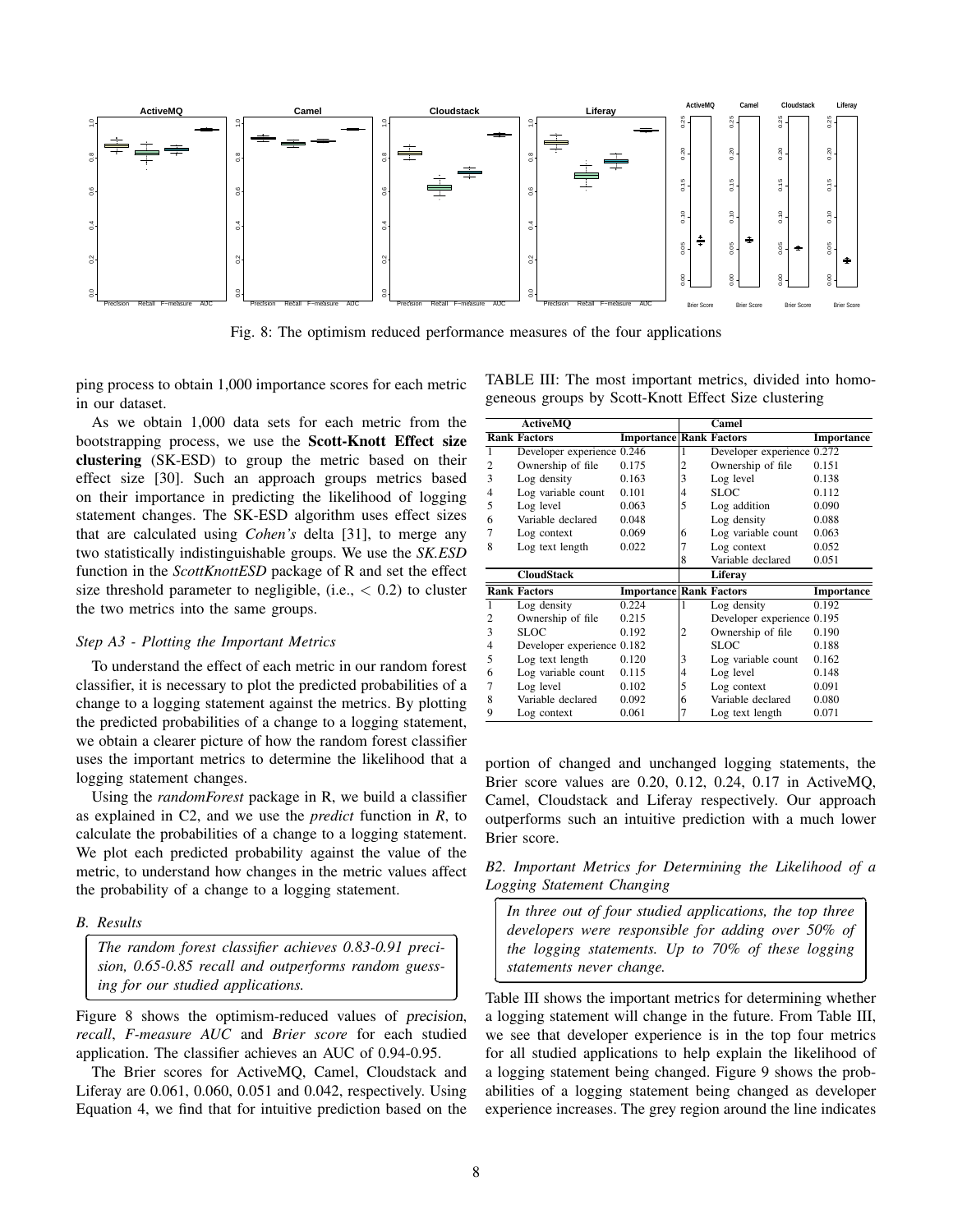

Fig. 9: Comparing the probability of a change to a logging statement against the experience of the developer who adds that logging statement

TABLE IV: Contribution of top 3 developers

|                |                          | Total logs Changed logging | Total # of   |
|----------------|--------------------------|----------------------------|--------------|
|                |                          | statements                 | contributors |
| ActiveMQ       | 956 (50.4%)              | 301 (31.4%)                | 41           |
| Camel          | 3,060 $(63.1\%)$         | 1,460 (47.7%)              | 151          |
|                | Cloudstack 5,982 (35.7%) | 2,276 (38.0%)              | 204          |
| Liferay        | 3,382 (86.7%)            | 609 (18.0%)                | 351          |
| <b>Average</b> | 3,345(59%)               | $1,161$ $(33.75\%)$        | 747          |

the confidence interval of 0.95. In all the studied applications, logging statements that are added by new developers have a lower probability of being changed, when compared to those added by more experienced developers. We account this phenomenon to the fact that inexperienced developers add a very small fraction of the logs (12% in Cloudstack and 1-3% in the other applications).

We also observe that as developers become more experienced the probability of a change to a logging statement decreases in ActiveMQ, Camel and Liferay. This downward trend may be explained by the fact that in ActiveMQ, Camel and Liferay, the top three developers are responsible for adding more than 50% of the logging statements as seen in Table IV. In addition, we find that up to 70% of the logging statements added by these top developers never change.

*Logging statements that are added into a file by developers who own more than 75% of that file are unlikely to be changed in the future.*

✄

 $\overline{a}$ Į. From Table III, we see that ownership of the file is in the top two metrics to help explain the likelihood of a change



Fig. 10: Comparing the probability of a change to a logging statement against ownership of the file in which the logging statement is added

to a logging statement in all the studied applications. From Figure 10, we observe in all the applications that logging statements introduced by developers who own more than 75% of the file are less likely to be changed. We also observe that developers who own less than 20% of the file are responsible for 27%-67% of the changes to logging statements in the studied applications, which is seen as upward trend from 0 to 0.20 in Figure 10. These results suggest that developers of log processing tools should be more cautious when using a logging statement written by a developer who has contributed less than 20% of the file.

*Logging statements in files with a low log density are more likely to change than logging statements in files with a high log density.*

l.

Į.

Ĭ.

Į.

From Table III, we observe that log density has the highest importance in Liferay and Cloudstack. We find that in these two applications, changed logging statements are in files that have a lower log density than the files containing unchanged logging statements. When we measure the median file sizes, we find that logging statements which change more are present in files with significantly higher SLOC ( $2 \times -3 \times$  higher). This difference in SLOC, suggests that large files that are not well logged are more likely to have unstable logging statements, than well logged files.

*Developer experience, file ownership, SLOC, and log density are important metrics for determining whether a logging statement will change in the future.*

Ĭ.

✄

✂

✄

 $\overline{a}$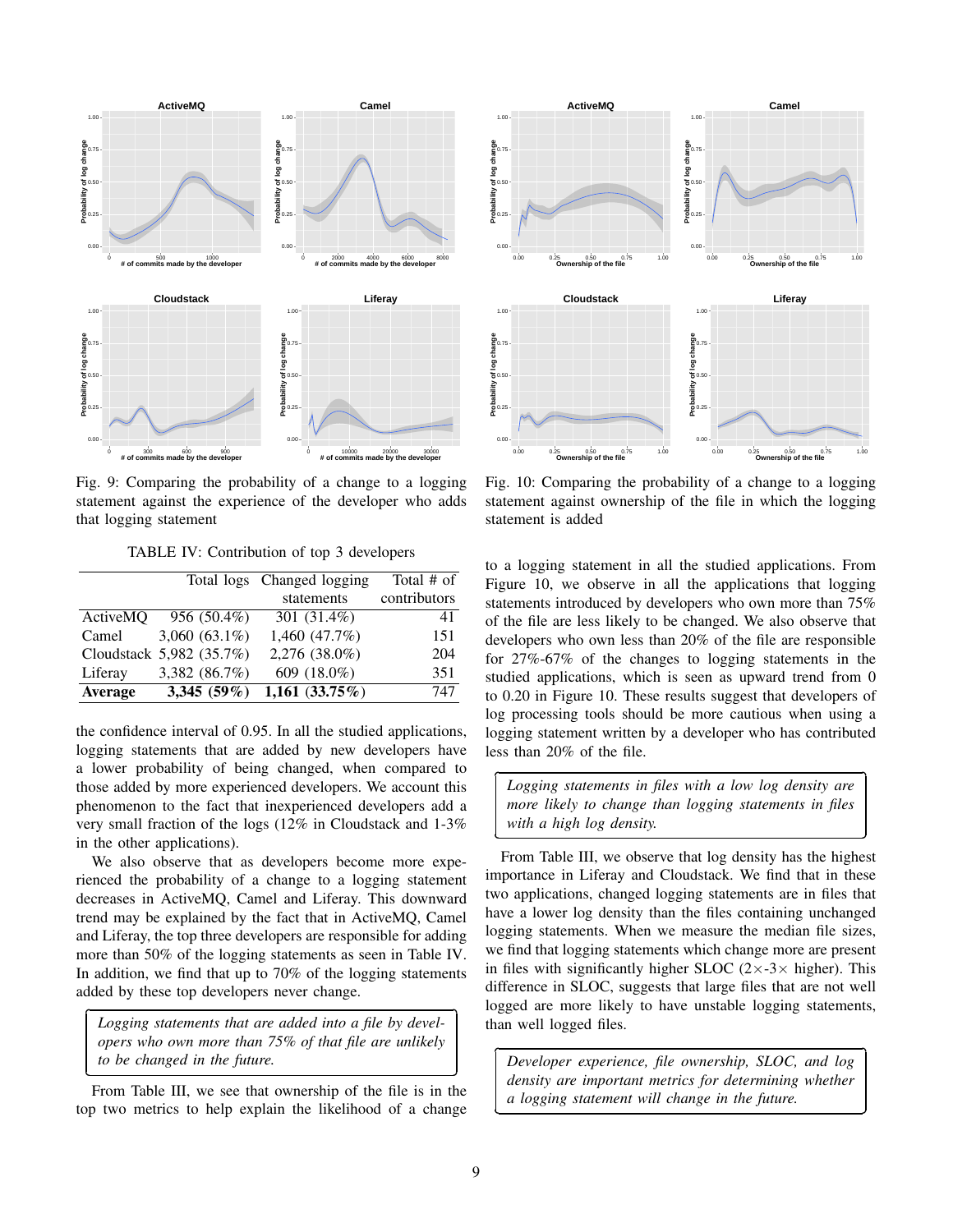# IV. RELATED WORK

We present prior research that is related to this paper.

#### *A. Log Maintenance Tools*

Prior research has explored various approaches in order to assist developers in maintaining logs. Research by Fu et al. [32] explores where developers put logging statements in their code and provides guidelines for more effective logging. A recent work by Zhu et al. [33] helps developer log effectively during development and provides a suggestive tool named *Log Advisor*, to assist in logging. Yuan et al. [34] show that logs can be effectively used to diagnose system failures and provide a tool named *Errlog*, to proactively add logging statements. A follow-up work done by Yuan et al. [\[5\]](https://www.researchgate.net/publication/220938683_Improving_Software_Diagnosability_via_Log_Enhancement?el=1_x_8&enrichId=rgreq-ff96aa87-877e-4080-8ec7-04803e7d87eb&enrichSource=Y292ZXJQYWdlOzI5NjY5NjcyMDtBUzozMzk5MDIyOTEwMzgyMTJAMTQ1ODA1MDQyOTUyMQ==) show that logs need to be improved by providing additional information. Their tool named *Log Enhancer* can automatically provide additional control and data flow parameters into the logs thereby improving the logs. *Log Enhancer* can improve the quality of added logging statements and mitigate the need for changes later. Though prior research tries to place the most stable logging statements in software, they do not provide any insight into why some logging statements are more likely to be changed. Our paper tries to determine which logging statements have higher likelihood of being changed and avoid using such logging statements in the log processing tools.

# *B. Empirical Studies on Logging Statements*

Prior research performs empirical studies to understand the characteristics of logging statements. Yuan et al. [19] study the logging characteristics in four open source systems and finds that logging statements are changed 1.8 times more than regular code. Shang et al. performed an empirical study on the evolution of both static logs and logs outputted during run time [15, 35]. They find that logging statements are coevolving with software systems. However, logging statements are often modified by developers without considering the needs of operators which even affects the log processing tools which run on top of the logs produced by these statements. Shang highlight the fact that there is a gap between operators and developers of software systems, especially in the leverage of logs [36]. Furthermore, Shang et al. [37] find that understanding logs is challenging. They examine user mailing lists from three large open-source projects and find that users of these systems have various issues in understanding logs outputted by the system.

The existing empirical studies on logging statements show that 1) logs are leveraged by developers for different purposes and 2) logging statements are changed extensively by developers without consideration of other stakeholders, which affect practitioners and end users. These findings highlight the need for better understanding of the factors determining the likelihood of a logging statement changing.

#### V. THREATS TO VALIDITY

In this section, we present the threats to the validity to our findings.

External Validity. Our empirical study is performed on Liferay, ActiveMQ, Camel and CloudStack. Though these studied applications have years of history and large user bases, these applications are all Java-based. Other languages may not use logging statements as extensively. Our applications are all open source and we do not verify the results on any commercial platform applications. More studies on other domains and commercial platforms, with other programming languages are needed to see whether our findings can be generalized.

Construct Validity. Our heuristics to extract logging source code may not be able to extract every logging statement in the source code. Even though the studied applications leverage logging libraries to generate logs at run-time, they may still use user-defined logs. By manually examining the source code, we believe that we extract most of the logging statements. Evaluation on the coverage of our extracted logging statements can address this threat.

In our study, we only explore the first change after the introduction of a logging statement. While the first change is sufficient for deciding whether a logging statement will change, we need more information to determine how likely it is going to be changed again. In future work, we will extend our study to give more specific details about stability of logs (i.e., how likely will a changed log be changed again).

In our study, we consider renaming of variables, (i.e., 'Host' to 'HostID') as logging statement change. During renaming of variables the output logs remain the same and do not affect log processing tools. In future work, we will extend our study to remove renaming operations from our analysis.

Internal Validity. Our study is based on the data from Git repositories of all the studied applications. The quality of the data contained in the repositories can impact the internal validity of our study. For example, merging commits or rewriting the history of the repository (i.e., by *rebasing* the history) may affect our results.

Our analysis of the relationship between metrics that are important factors in predicting the stability of logging statements cannot claim causal effects, as we are investigating correlation but not causation. The important factors from our random forest models only indicate that there exists a relationship which should be studied in depth in future studies.

#### VI. CONCLUSION

Logging statements are snippets of code, added by developers to yield valuable information about the execution of an application. Logging statements generate their output in logs, which are used by a plethora of log processing tools to assist in software testing, performance monitoring and system state comprehension. These log processing tools are completely dependent on the logs and hence are affected when logging statements are changed.

In order to reduce the effort that is required for the maintenance of such log processing tools, we examine changes to logging statements in four open source applications. The goal of our work is to help developers of log processing tools determine whether a logging statement is likely to change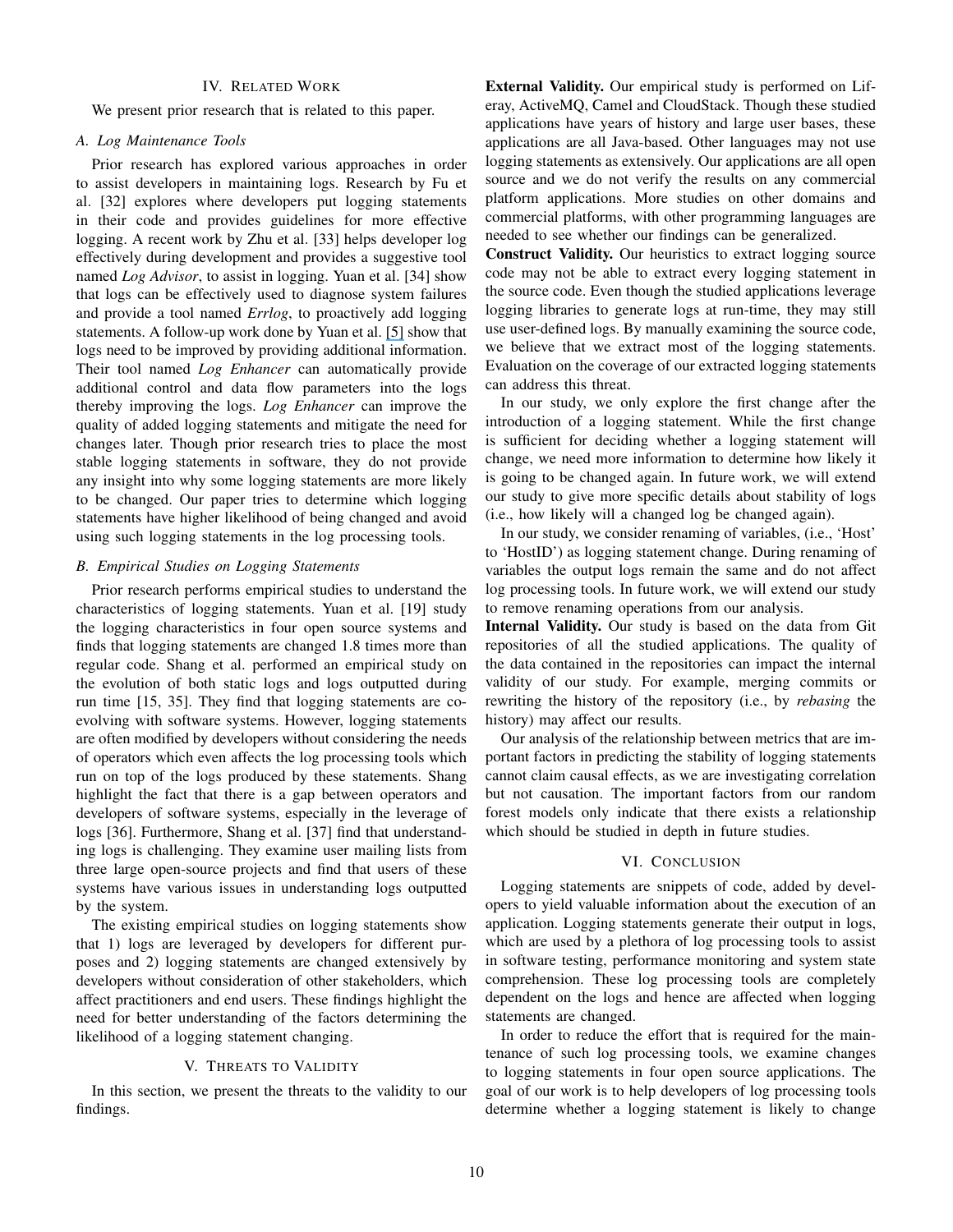in the future. We consider our work an important first step towards helping developers to build more robust log processing tools, as knowing whether a log will change in the future allows developers to let their log processing tools rely on logs generated by logging statements that are likely to remain unchanged. The highlights of our work are:

- We find that 20%-45% of logs are changed at least once.
- Our random forest classifier for predicting whether a log will change achieves a precision of 83%-91% and recall of 65%-85%.
- Logging statements added by very experienced developer are less likely to be changed.
- Logging statements added by a developer who owns more than 75% of a file are less likely to be changed.
- We find that developer experience, file ownership, log density and SLOC play an important role in determining the likelihood of log statement changing.

Our findings help in determining the likelihood of a logging statement changing. Developers can use this knowledge to be more selective when designing log processing tools around logging statements.

#### **REFERENCES**

- [1] [W. Xu, L. Huang, A. Fox, D. Patterson, and M. I. Jordan,](https://www.researchgate.net/publication/221344724_Detecting_Large-Scale_System_Problems_by_Mining_Console_Logs?el=1_x_8&enrichId=rgreq-ff96aa87-877e-4080-8ec7-04803e7d87eb&enrichSource=Y292ZXJQYWdlOzI5NjY5NjcyMDtBUzozMzk5MDIyOTEwMzgyMTJAMTQ1ODA1MDQyOTUyMQ==) ["Detecting large-scale system problems by mining con](https://www.researchgate.net/publication/221344724_Detecting_Large-Scale_System_Problems_by_Mining_Console_Logs?el=1_x_8&enrichId=rgreq-ff96aa87-877e-4080-8ec7-04803e7d87eb&enrichSource=Y292ZXJQYWdlOzI5NjY5NjcyMDtBUzozMzk5MDIyOTEwMzgyMTJAMTQ1ODA1MDQyOTUyMQ==)sole logs," in *[Proceedings of the ACM SOPS 2009, 22nd](https://www.researchgate.net/publication/221344724_Detecting_Large-Scale_System_Problems_by_Mining_Console_Logs?el=1_x_8&enrichId=rgreq-ff96aa87-877e-4080-8ec7-04803e7d87eb&enrichSource=Y292ZXJQYWdlOzI5NjY5NjcyMDtBUzozMzk5MDIyOTEwMzgyMTJAMTQ1ODA1MDQyOTUyMQ==) [symposium on Operating systems principle](https://www.researchgate.net/publication/221344724_Detecting_Large-Scale_System_Problems_by_Mining_Console_Logs?el=1_x_8&enrichId=rgreq-ff96aa87-877e-4080-8ec7-04803e7d87eb&enrichSource=Y292ZXJQYWdlOzI5NjY5NjcyMDtBUzozMzk5MDIyOTEwMzgyMTJAMTQ1ODA1MDQyOTUyMQ==)*, pp. 117–132.
- [2] [J.-G. Lou, Q. Fu, S. Yang, Y. Xu, and J. Li, "Mining](https://www.researchgate.net/publication/228705493_Mining_invariants_from_console_logs_for_system_problem_detection?el=1_x_8&enrichId=rgreq-ff96aa87-877e-4080-8ec7-04803e7d87eb&enrichSource=Y292ZXJQYWdlOzI5NjY5NjcyMDtBUzozMzk5MDIyOTEwMzgyMTJAMTQ1ODA1MDQyOTUyMQ==) [invariants from console logs for system problem detec](https://www.researchgate.net/publication/228705493_Mining_invariants_from_console_logs_for_system_problem_detection?el=1_x_8&enrichId=rgreq-ff96aa87-877e-4080-8ec7-04803e7d87eb&enrichSource=Y292ZXJQYWdlOzI5NjY5NjcyMDtBUzozMzk5MDIyOTEwMzgyMTJAMTQ1ODA1MDQyOTUyMQ==)tion," in *[Proceedings of the 2010 USENIX Conference](https://www.researchgate.net/publication/228705493_Mining_invariants_from_console_logs_for_system_problem_detection?el=1_x_8&enrichId=rgreq-ff96aa87-877e-4080-8ec7-04803e7d87eb&enrichSource=Y292ZXJQYWdlOzI5NjY5NjcyMDtBUzozMzk5MDIyOTEwMzgyMTJAMTQ1ODA1MDQyOTUyMQ==) [on USENIX Annual Technical Conference](https://www.researchgate.net/publication/228705493_Mining_invariants_from_console_logs_for_system_problem_detection?el=1_x_8&enrichId=rgreq-ff96aa87-877e-4080-8ec7-04803e7d87eb&enrichSource=Y292ZXJQYWdlOzI5NjY5NjcyMDtBUzozMzk5MDIyOTEwMzgyMTJAMTQ1ODA1MDQyOTUyMQ==)*, ser. USENIX-[ATC'10. Berkeley, CA, USA: USENIX Association,](https://www.researchgate.net/publication/228705493_Mining_invariants_from_console_logs_for_system_problem_detection?el=1_x_8&enrichId=rgreq-ff96aa87-877e-4080-8ec7-04803e7d87eb&enrichSource=Y292ZXJQYWdlOzI5NjY5NjcyMDtBUzozMzk5MDIyOTEwMzgyMTJAMTQ1ODA1MDQyOTUyMQ==) [2010, pp. 24–24.](https://www.researchgate.net/publication/228705493_Mining_invariants_from_console_logs_for_system_problem_detection?el=1_x_8&enrichId=rgreq-ff96aa87-877e-4080-8ec7-04803e7d87eb&enrichSource=Y292ZXJQYWdlOzI5NjY5NjcyMDtBUzozMzk5MDIyOTEwMzgyMTJAMTQ1ODA1MDQyOTUyMQ==)
- [3] [Q. Fu, J.-G. Lou, Y. Wang, and J. Li, "Execution anomaly](https://www.researchgate.net/publication/220765301_Execution_Anomaly_Detection_in_Distributed_Systems_through_Unstructured_Log_Analysis?el=1_x_8&enrichId=rgreq-ff96aa87-877e-4080-8ec7-04803e7d87eb&enrichSource=Y292ZXJQYWdlOzI5NjY5NjcyMDtBUzozMzk5MDIyOTEwMzgyMTJAMTQ1ODA1MDQyOTUyMQ==) [detection in distributed systems through unstructured log](https://www.researchgate.net/publication/220765301_Execution_Anomaly_Detection_in_Distributed_Systems_through_Unstructured_Log_Analysis?el=1_x_8&enrichId=rgreq-ff96aa87-877e-4080-8ec7-04803e7d87eb&enrichSource=Y292ZXJQYWdlOzI5NjY5NjcyMDtBUzozMzk5MDIyOTEwMzgyMTJAMTQ1ODA1MDQyOTUyMQ==) analysis," in *[Proceedings of the ICDM 2009, Ninth IEEE](https://www.researchgate.net/publication/220765301_Execution_Anomaly_Detection_in_Distributed_Systems_through_Unstructured_Log_Analysis?el=1_x_8&enrichId=rgreq-ff96aa87-877e-4080-8ec7-04803e7d87eb&enrichSource=Y292ZXJQYWdlOzI5NjY5NjcyMDtBUzozMzk5MDIyOTEwMzgyMTJAMTQ1ODA1MDQyOTUyMQ==) [International Conference on Data Mining](https://www.researchgate.net/publication/220765301_Execution_Anomaly_Detection_in_Distributed_Systems_through_Unstructured_Log_Analysis?el=1_x_8&enrichId=rgreq-ff96aa87-877e-4080-8ec7-04803e7d87eb&enrichSource=Y292ZXJQYWdlOzI5NjY5NjcyMDtBUzozMzk5MDIyOTEwMzgyMTJAMTQ1ODA1MDQyOTUyMQ==)*. IEEE, 2009, [pp. 149–158.](https://www.researchgate.net/publication/220765301_Execution_Anomaly_Detection_in_Distributed_Systems_through_Unstructured_Log_Analysis?el=1_x_8&enrichId=rgreq-ff96aa87-877e-4080-8ec7-04803e7d87eb&enrichSource=Y292ZXJQYWdlOzI5NjY5NjcyMDtBUzozMzk5MDIyOTEwMzgyMTJAMTQ1ODA1MDQyOTUyMQ==)
- [4] [H. Malik, H. Hemmati, and A. Hassan, "Automatic](https://www.researchgate.net/publication/261314436_Automatic_detection_of_performance_deviations_in_the_load_testing_of_Large_Scale_Systems?el=1_x_8&enrichId=rgreq-ff96aa87-877e-4080-8ec7-04803e7d87eb&enrichSource=Y292ZXJQYWdlOzI5NjY5NjcyMDtBUzozMzk5MDIyOTEwMzgyMTJAMTQ1ODA1MDQyOTUyMQ==) [detection of performance deviations in the load testing](https://www.researchgate.net/publication/261314436_Automatic_detection_of_performance_deviations_in_the_load_testing_of_Large_Scale_Systems?el=1_x_8&enrichId=rgreq-ff96aa87-877e-4080-8ec7-04803e7d87eb&enrichSource=Y292ZXJQYWdlOzI5NjY5NjcyMDtBUzozMzk5MDIyOTEwMzgyMTJAMTQ1ODA1MDQyOTUyMQ==) of large scale systems," in *[Proceedings of\(ICSE\) 2013,](https://www.researchgate.net/publication/261314436_Automatic_detection_of_performance_deviations_in_the_load_testing_of_Large_Scale_Systems?el=1_x_8&enrichId=rgreq-ff96aa87-877e-4080-8ec7-04803e7d87eb&enrichSource=Y292ZXJQYWdlOzI5NjY5NjcyMDtBUzozMzk5MDIyOTEwMzgyMTJAMTQ1ODA1MDQyOTUyMQ==) [35th International Conference on Software Engineering](https://www.researchgate.net/publication/261314436_Automatic_detection_of_performance_deviations_in_the_load_testing_of_Large_Scale_Systems?el=1_x_8&enrichId=rgreq-ff96aa87-877e-4080-8ec7-04803e7d87eb&enrichSource=Y292ZXJQYWdlOzI5NjY5NjcyMDtBUzozMzk5MDIyOTEwMzgyMTJAMTQ1ODA1MDQyOTUyMQ==)*, [May 2013, pp. 1012–1021.](https://www.researchgate.net/publication/261314436_Automatic_detection_of_performance_deviations_in_the_load_testing_of_Large_Scale_Systems?el=1_x_8&enrichId=rgreq-ff96aa87-877e-4080-8ec7-04803e7d87eb&enrichSource=Y292ZXJQYWdlOzI5NjY5NjcyMDtBUzozMzk5MDIyOTEwMzgyMTJAMTQ1ODA1MDQyOTUyMQ==)
- [5] [D. Yuan, J. Zheng, S. Park, Y. Zhou, and S. Savage, "Im](https://www.researchgate.net/publication/220938683_Improving_Software_Diagnosability_via_Log_Enhancement?el=1_x_8&enrichId=rgreq-ff96aa87-877e-4080-8ec7-04803e7d87eb&enrichSource=Y292ZXJQYWdlOzI5NjY5NjcyMDtBUzozMzk5MDIyOTEwMzgyMTJAMTQ1ODA1MDQyOTUyMQ==)[proving software diagnosability via log enhancement,"](https://www.researchgate.net/publication/220938683_Improving_Software_Diagnosability_via_Log_Enhancement?el=1_x_8&enrichId=rgreq-ff96aa87-877e-4080-8ec7-04803e7d87eb&enrichSource=Y292ZXJQYWdlOzI5NjY5NjcyMDtBUzozMzk5MDIyOTEwMzgyMTJAMTQ1ODA1MDQyOTUyMQ==) *[Proceedings of ASPLOS 2011, The 16th Conference on](https://www.researchgate.net/publication/220938683_Improving_Software_Diagnosability_via_Log_Enhancement?el=1_x_8&enrichId=rgreq-ff96aa87-877e-4080-8ec7-04803e7d87eb&enrichSource=Y292ZXJQYWdlOzI5NjY5NjcyMDtBUzozMzk5MDIyOTEwMzgyMTJAMTQ1ODA1MDQyOTUyMQ==) [Architectural Support for Programming Languages and](https://www.researchgate.net/publication/220938683_Improving_Software_Diagnosability_via_Log_Enhancement?el=1_x_8&enrichId=rgreq-ff96aa87-877e-4080-8ec7-04803e7d87eb&enrichSource=Y292ZXJQYWdlOzI5NjY5NjcyMDtBUzozMzk5MDIyOTEwMzgyMTJAMTQ1ODA1MDQyOTUyMQ==) [Operating Systems](https://www.researchgate.net/publication/220938683_Improving_Software_Diagnosability_via_Log_Enhancement?el=1_x_8&enrichId=rgreq-ff96aa87-877e-4080-8ec7-04803e7d87eb&enrichSource=Y292ZXJQYWdlOzI5NjY5NjcyMDtBUzozMzk5MDIyOTEwMzgyMTJAMTQ1ODA1MDQyOTUyMQ==)*, pp. 3–14, 2011.
- [6] [W. Shang, Z. M. Jiang, B. Adams, A. E. Hassan, M. W.](https://www.researchgate.net/publication/221200488_An_Exploratory_Study_of_the_Evolution_of_Communicated_Information_about_the_Execution_of_Large_Software_Systems?el=1_x_8&enrichId=rgreq-ff96aa87-877e-4080-8ec7-04803e7d87eb&enrichSource=Y292ZXJQYWdlOzI5NjY5NjcyMDtBUzozMzk5MDIyOTEwMzgyMTJAMTQ1ODA1MDQyOTUyMQ==) [Godfrey, M. Nasser, and P. Flora, "An exploratory study](https://www.researchgate.net/publication/221200488_An_Exploratory_Study_of_the_Evolution_of_Communicated_Information_about_the_Execution_of_Large_Software_Systems?el=1_x_8&enrichId=rgreq-ff96aa87-877e-4080-8ec7-04803e7d87eb&enrichSource=Y292ZXJQYWdlOzI5NjY5NjcyMDtBUzozMzk5MDIyOTEwMzgyMTJAMTQ1ODA1MDQyOTUyMQ==) [of the evolution of communicated information about](https://www.researchgate.net/publication/221200488_An_Exploratory_Study_of_the_Evolution_of_Communicated_Information_about_the_Execution_of_Large_Software_Systems?el=1_x_8&enrichId=rgreq-ff96aa87-877e-4080-8ec7-04803e7d87eb&enrichSource=Y292ZXJQYWdlOzI5NjY5NjcyMDtBUzozMzk5MDIyOTEwMzgyMTJAMTQ1ODA1MDQyOTUyMQ==) [the execution of large software systems,"](https://www.researchgate.net/publication/221200488_An_Exploratory_Study_of_the_Evolution_of_Communicated_Information_about_the_Execution_of_Large_Software_Systems?el=1_x_8&enrichId=rgreq-ff96aa87-877e-4080-8ec7-04803e7d87eb&enrichSource=Y292ZXJQYWdlOzI5NjY5NjcyMDtBUzozMzk5MDIyOTEwMzgyMTJAMTQ1ODA1MDQyOTUyMQ==) *Journal of [Software: Evolution and Process](https://www.researchgate.net/publication/221200488_An_Exploratory_Study_of_the_Evolution_of_Communicated_Information_about_the_Execution_of_Large_Software_Systems?el=1_x_8&enrichId=rgreq-ff96aa87-877e-4080-8ec7-04803e7d87eb&enrichSource=Y292ZXJQYWdlOzI5NjY5NjcyMDtBUzozMzk5MDIyOTEwMzgyMTJAMTQ1ODA1MDQyOTUyMQ==)*, vol. 26, no. 1, pp. 3–26, [2014.](https://www.researchgate.net/publication/221200488_An_Exploratory_Study_of_the_Evolution_of_Communicated_Information_about_the_Execution_of_Large_Software_Systems?el=1_x_8&enrichId=rgreq-ff96aa87-877e-4080-8ec7-04803e7d87eb&enrichSource=Y292ZXJQYWdlOzI5NjY5NjcyMDtBUzozMzk5MDIyOTEwMzgyMTJAMTQ1ODA1MDQyOTUyMQ==)
- [7] Log4j. [Online]. Available: http://logging.apache.org/  $log4j/2.x/$
- [8] D. Carasso, "Exploring splunk," *published by CITO Research, New York, USA, ISBN*, pp. 978–0, 2012.
- [9] Xpolog. [Online]. Available: http://www.xpolog.com/.
- [10] X. Xu, I. Weber, L. Bass, L. Zhu, H. Wada, and F. Teng, "Detecting cloud provisioning errors using an annotated process model," in *Proceedings of MW4NG 2013, The 8th Workshop on Middleware for Next Generation Internet Computing*. ACM, 2013, p. 5.
- [11] [J. Tan, X. Pan, S. Kavulya, R. Gandhi, and](https://www.researchgate.net/publication/220851842_SALSA_Analyzing_Logs_as_StAte_Machines_1?el=1_x_8&enrichId=rgreq-ff96aa87-877e-4080-8ec7-04803e7d87eb&enrichSource=Y292ZXJQYWdlOzI5NjY5NjcyMDtBUzozMzk5MDIyOTEwMzgyMTJAMTQ1ODA1MDQyOTUyMQ==) [P. Narasimhan, "Salsa: Analyzing logs as state ma](https://www.researchgate.net/publication/220851842_SALSA_Analyzing_Logs_as_StAte_Machines_1?el=1_x_8&enrichId=rgreq-ff96aa87-877e-4080-8ec7-04803e7d87eb&enrichSource=Y292ZXJQYWdlOzI5NjY5NjcyMDtBUzozMzk5MDIyOTEwMzgyMTJAMTQ1ODA1MDQyOTUyMQ==)chines," in *[WASL'08: Proceedings of the 1st USENIX](https://www.researchgate.net/publication/220851842_SALSA_Analyzing_Logs_as_StAte_Machines_1?el=1_x_8&enrichId=rgreq-ff96aa87-877e-4080-8ec7-04803e7d87eb&enrichSource=Y292ZXJQYWdlOzI5NjY5NjcyMDtBUzozMzk5MDIyOTEwMzgyMTJAMTQ1ODA1MDQyOTUyMQ==) [Conference on Analysis of System Logs](https://www.researchgate.net/publication/220851842_SALSA_Analyzing_Logs_as_StAte_Machines_1?el=1_x_8&enrichId=rgreq-ff96aa87-877e-4080-8ec7-04803e7d87eb&enrichSource=Y292ZXJQYWdlOzI5NjY5NjcyMDtBUzozMzk5MDIyOTEwMzgyMTJAMTQ1ODA1MDQyOTUyMQ==)*. [USENIX](https://www.researchgate.net/publication/220851842_SALSA_Analyzing_Logs_as_StAte_Machines_1?el=1_x_8&enrichId=rgreq-ff96aa87-877e-4080-8ec7-04803e7d87eb&enrichSource=Y292ZXJQYWdlOzI5NjY5NjcyMDtBUzozMzk5MDIyOTEwMzgyMTJAMTQ1ODA1MDQyOTUyMQ==) [Association, 2008, pp. 6–6.](https://www.researchgate.net/publication/220851842_SALSA_Analyzing_Logs_as_StAte_Machines_1?el=1_x_8&enrichId=rgreq-ff96aa87-877e-4080-8ec7-04803e7d87eb&enrichSource=Y292ZXJQYWdlOzI5NjY5NjcyMDtBUzozMzk5MDIyOTEwMzgyMTJAMTQ1ODA1MDQyOTUyMQ==)
- [12] J. Boulon, A. Konwinski, R. Qi, A. Rabkin, E. Yang, and M. Yang, "Chukwa, a large-scale monitoring system," in *Proceedings of CCA*, vol. 8, 2008, pp. 1–5.
- [13] W. Shang, Z. M. Jiang, B. Adams, A. E. Hassan, M. W. Godfrey, M. Nasser, and P. Flora, "An exploratory study of the evolution of communicated information about the execution of large software systems," *Journal of Software: Evolution and Process*, vol. 26, no. 1, pp. 3–26, 2014.
- [14] R. Ihaka and R. Gentleman, "R: a language for data analysis and graphics," *Journal of computational and graphical statistics*, vol. 5, no. 3, pp. 299–314, 1996.
- [15] W. Shang, M. Nagappan, and A. E. Hassan, "Studying the relationship between logging characteristics and the code quality of platform software," *Empirical Software Engineering*, vol. 20, no. 1, pp. 1–27, 2015.
- [16] M. Mednis and M. K. Aurich, "Application of string similarity ratio and edit distance in automatic metabolite reconciliation comparing reconstructions and models," *Biosystems and Information technology*, vol. 1, no. 1, pp. 14–18, 2012.
- [17] J. Albert and E. Aliu, "Implementation of the random forest method for the imaging atmospheric cherenkov telescope {MAGIC}," *Nuclear Instruments and Methods in Physics Research Section A: Accelerators, Spectrometers, Detectors and Associated Equipment*, vol. 588, no. 3, pp. 424 – 432, 2008.
- [18] R. Caruana and A. Niculescu-Mizil, "An empirical comparison of supervised learning algorithms," in *Proceedings of ICML The 23rd international conference on Machine learning*. ACM, 2006, pp. 161–168.
- [19] D. Yuan, S. Park, and Y. Zhou, "Characterizing logging practices in open-source software," in *Proceedings of ICSE 2012, The 34th International Conference on Software Engineering*. IEEE Press, 2012, pp. 102–112.
- [20] D. Zhang, K. El Emam, H. Liu *et al.*, "An investigation into the functional form of the size-defect relationship for software modules," *IEEE Transactions on Software Engineering,*, vol. 35, no. 2, pp. 293–304, 2009.
- [21] J. Cohen, P. Cohen, S. G. West, and L. S. Aiken, *Applied multiple regression/correlation analysis for the behavioral sciences*. Routledge, 2013.
- [22] J. H. Zar, *Spearman Rank Correlation*. John Wiley &